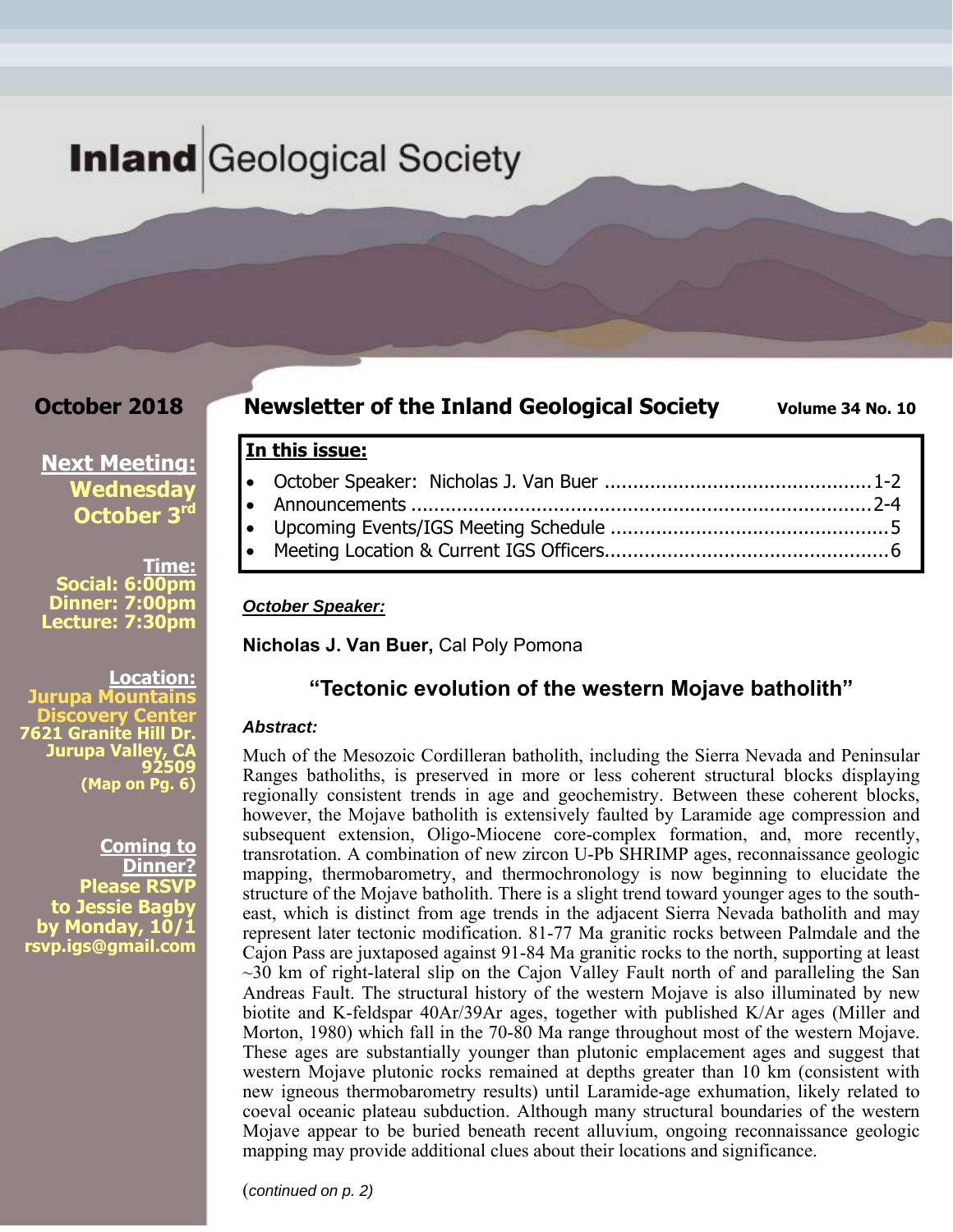#### *Speaker Biography:*

Nick Van Buer is an Assistant Professor of Geology at Cal Poly Pomona, where he currently researches the tectonic history of plutonic rocks in the Mojave Desert and leads student research projects across a wide variety of topics, from ring-dikes to rock glaciers. He teaches hard-rock geology classes including mineralogy, petrology and geologic mapping. Nick received a BS from Caltech (2005) and a PhD from Stanford (2012), both in geology. Before his current position, he mapped part of the western corner of the Himalaya while a postdoc at MIT, and spent a year working for Flood Matters, Inc., a hazard map analysis start-up company.

#### Steven Mains of Watermaster Support Services is pleased to announce the completion of the **Spring 2018 Cooperative Well Measuring Program**

This project, which started in the Spring of 1964, lists water level data from wells in

- $\bullet$  the Upper Santa Ana Basin
- $\bullet$  the San Jacinto Basin
- $\bullet$  the western portion of the White Water River Basin
- and portions of the Santa Margarita Basin

More than 5,000 wells from 80 different reporting agencies are listed, with almost 1,500 new measurements added in this Spring Report. Please contact Steve at (951) 201-6571 or watermains@aol.com for pricing. Your continued support keeps this data gathering project viable.

# IGS OFFICER POSITIONS OPENING THIS WINTER

The **IGS President** and **Secretary** board member positions will be open this fall for the election of new officers for 2019. IGS Officer elections will take place in November so that training may take place in December and new officers can begin serving in January. All nominations for the positions of President and Secretary should be submitted to the current Secretary, Jessie Bagby, at rsvp.igs@gmail.com for inclusion on the ballot. Additionally, we will be needing a **newsletter editor**  and **webmaster**. All members, including students, are invited to volunteer or nominate appropriate individuals for these positions.

# **International Petroleum Environmental Conference (IPEC)**

The 25th IPEC will be held from October 30 to November 1, 2018, in Denver, Colorado. Registration is now open. For more information, read more at https://cese.utulsa.edu/ipec-conference/.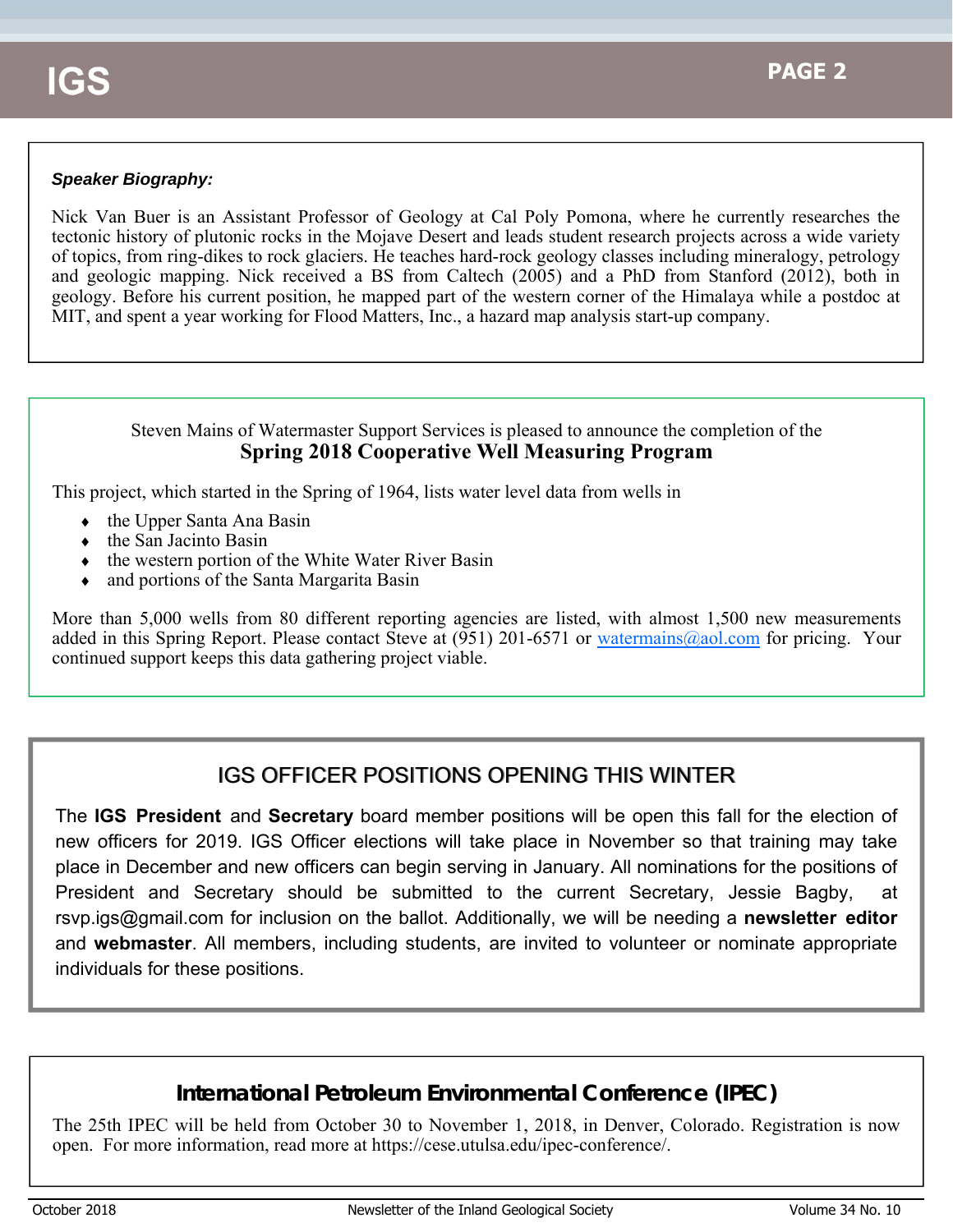### **EMPLOYMENT OPENINGS**

#### **DEPARTMENT OF GEOLOGICAL SCIENCES CALIFORNIA STATE UNIVERSITY, FULLERTON (CSUF) Tectonophysicist ‐ Tenure‐Track**

The Department of Geological Sciences at CSUF invites applications for a tenure-track Assistant Professorship in the broad field of tectonophysics beginning August 2019. We are seeking an Earth scientist who integrates field and geophysical techniques to investigate tectonic questions, demonstrates a strong commitment to teaching excellence and shows evidence of an existing or developing active, externally funded, student-centered, research program. A Ph.D. in Geological Sciences or related field is required at the time of appointment. We seek scholars who will teach introductory geophysics (bi-annually) and regularly participate in teaching geologic field techniques, summer field camp, upper-division or graduate courses in their area of specialization, as well as general education courses. Preference will be given to candidates who can occasionally teach structural geology. The successful candidate will contribute to the diverse CSUF campus. To apply, please go to: https:// apps.fullerton.edu/facultyrecruitment to view all job listings and select 10499BR to begin the application process. To ensure full consideration, submit all application materials by November 16, 2018.

#### **GEOCON WEST, INC. RIVERSIDE COUNTY OFFICE, MURRIETA Staff or Senior Staff Geologist**

Geocon's Riverside County Office located in Murrieta is seeking a staff to senior staff geologist to become part of our team.

Requirements:

- BS Degree in Geology
- Ability to work well with a diverse group of individuals including contractors, professional peers, and clients
- Ability to work in a variety of environments: office, client meetings, construction job site, independently in field environment
- Ability to lift 40-pound samples or equipment
- Must have own field‐ready vehicle with clean driving record.

#### Job Duties:

Perform basic field geotechnical investigations and field construction management with limited supervision. Abilities include geologic mapping during reconnaissance-level investigations. Perform tasks of a basic field investigation including coordination of utility locating, encroachment permit processing, selection and scheduling of exploration equipment, perform drilling/ trenching, logging and sampling including accurate collection of geologic structural information using a compass, scheduling laboratory testing with supervision, and performing geophysical exploration methods. The position entails travel throughout Riverside and San Bernardino Counties and occasionally to San Diego County, Orange County and greater Los Angeles areas. Individual must be able to maintain flexibility in an often-changing environment.

This job splits time between a professional office environment and field time.

For immediate consideration, please email your resume to Lisa Battiato at battiato@geoconinc.com.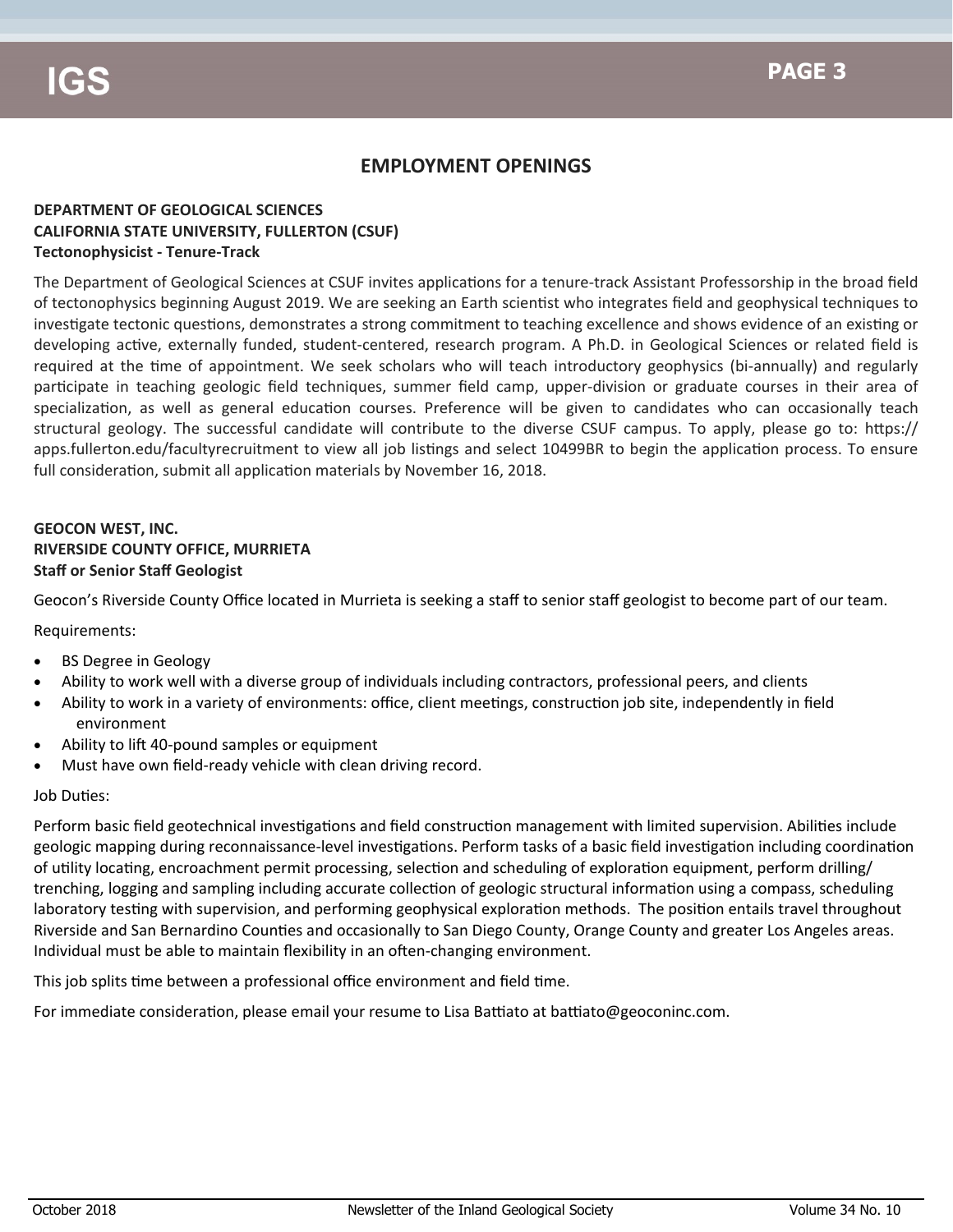# NOTICE OF CHANGE OF DINNER POLICY

For our monthly meetings, IGS typically orders meal quantities based on the number of responses made by the RSVP deadline published in the newsletter each month. Although we are always pleased to have as many people as possible in attendance, dinner may not be available to those who have not responded in time to be counted in the dinner order. *Beginning in October 2018, those who have not responded by the published deadline will not be served dinner at the monthly meetings until all those who have reserved a meal have received one.* Those who do not RSVP are still invited to attend for drinks, networking, announcements, and the dinner speaker free of charge. We appreciate your cooperation with this change in policy and encourage you to RSVP by the published date each month. We look forward to seeing you there!

### Visit the **Jurupa Mountains Discovery Center** 7621 Granite Hill Drive, Jurupa Valley, California 92509

951.685.5818



The Jurupa Mountains Discovery Center hosts the Ruth and Sam Kirkby Earth Science Museum, which houses a unique collection of exhibits including the Crestmore Quarry, fluorescent minerals, Indian artifacts, mining exhibits, petrified wood, sea shells, dinosaur exhibits, fossils, rocks and minerals, and many more.

The onsite Granite Hill Nursery stocks a large variety of cacti and succulents, and the gardens showcase mature and unique species over several acres. A collection of butterfly gardens is under construction as part of ongoing Eagle Scout Service Projects. The Center also provides hands-on educational kits for educators, houses a critter corner in the gift shop, and hosts themed toddler times on Friday afternoons.

The Center is always looking for volunteers to assist in the many on-going activities from light construction work to assisting with tours and programs. This is a worthwhile and fulfilling opportunity for scientifically-minded individuals of all ranks, from students through working professionals to retirees. This service will look great on your resume! Please contact Executive Director Wes Andree at 951/685-5818 ordirector@jmdc.org for further details.

*Visit the website at https://jmdc.org to learn more about the Jurupa Mountains Discovery Center!*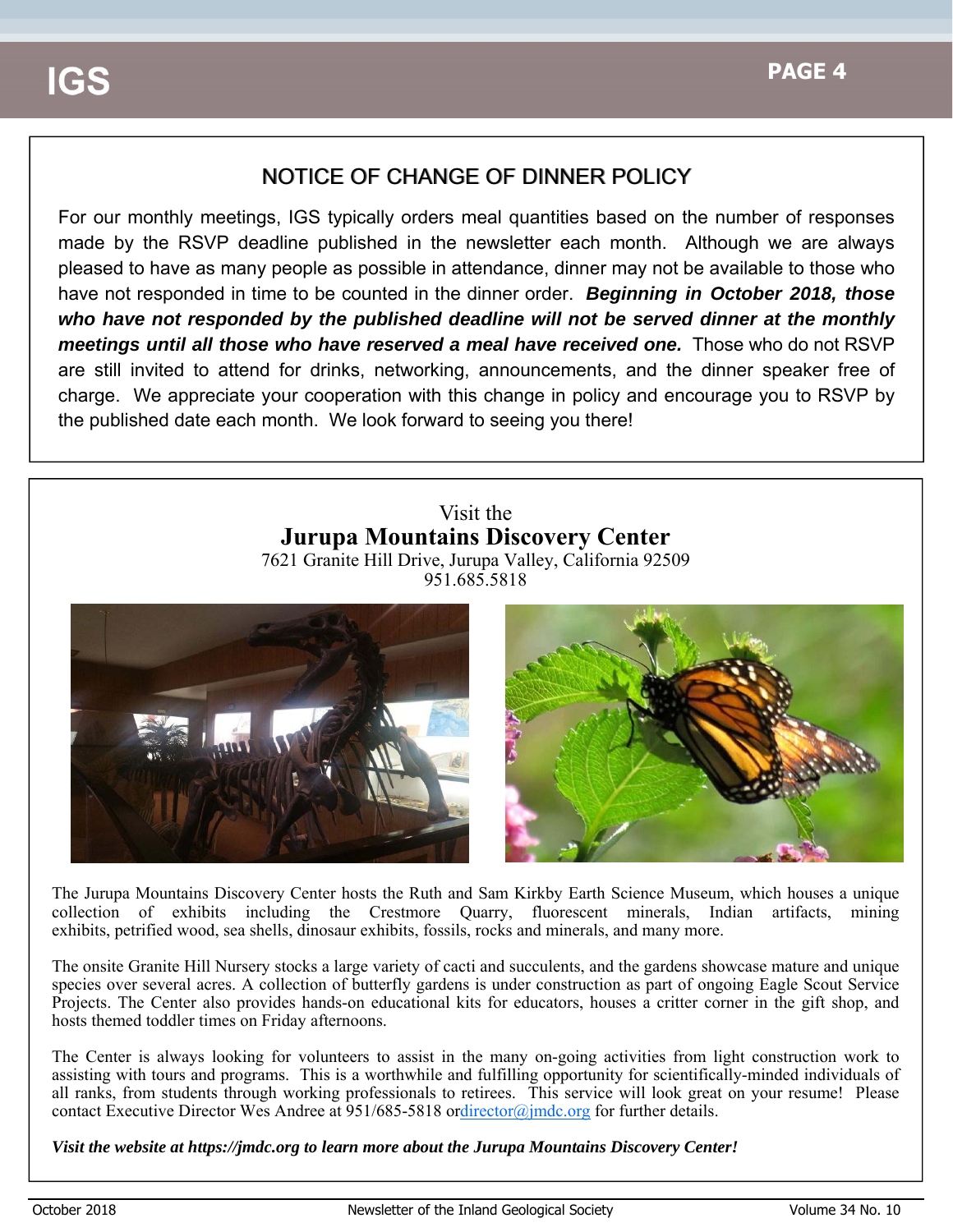# **Upcoming Meetings/Events**

### **Inland Geological Society**

The Inland Geological Society typically meets the first Wednesday or Thursday of each month. The November meeting has not been announced yet. For more information, visit our website at www.inlandgeo.org.

#### **South Coast Geological Society**



Monthly dinner meetings are typically the first Monday of each month. The October meeting has not been announced yet. For more information, visit the association website at www.southcoastgeo.org.

#### **AEG—Southern California Chapter**



The AEG — Southern California Chapter typically meets the second Wednesday of each month at Victorio's Ristorante in North Hollywood. The October meeting has not been announced yet. For more information, visit the association website at

www.aegsc.org.

#### **AEG—Inland Empire Chapter**



The AEG — Inland Empire Chapter typically meets the third Wednesday of each month at Pinnacle Peak Steakhouse, 2533 S. La Cadena Drive, Colton. At the next meeting on October 17th, Ryan Bulatao of<br>ROCTEST will speak on the will speak on the

topic "Permanent Safety Assessment of Dams, Levees, Waterways with Fiber Optic Distributed Sensing". For more information, visit the association website at www.aegsc.org/chapters/ inlandempire.

#### **Rock & Gem Shows—various locations**

Various rock and mineral shows will be held throughout southern California. To find one near you, visit www.rockngem.com, then select the Show Dates tab.

#### **San Diego Association of Geologists**



Meetings are usually held the third Wednesday evening of each month. SDAG will not hold a meeting in October, but will sponsor their annual field trip on October 12-14 to the Mojave Desert near Calico. The last date to register for the field trip is September  $30<sup>th</sup>$ . For more information, visit the association website www.sandiegogeologists.org.



#### **Los Angeles Basin Geological Society**

Monthly lunch meetings are typically the 4th Thursday of each month from  $11:30$  am to  $1:00$  pm at the Willow Street Conference Center, 4101 E. Willow Street, Long Beach. The October meeting has not been announced yet. For more information, visit the association website at www.labgs.org.

# **IGS Has a Facebook Page!**

Check us out at https://www.facebook.com/ groups/994947540677585/.

Request to join and post comments online.

For additional assistance, contact Margaret Gooding at mgooding@roadrunner.com.